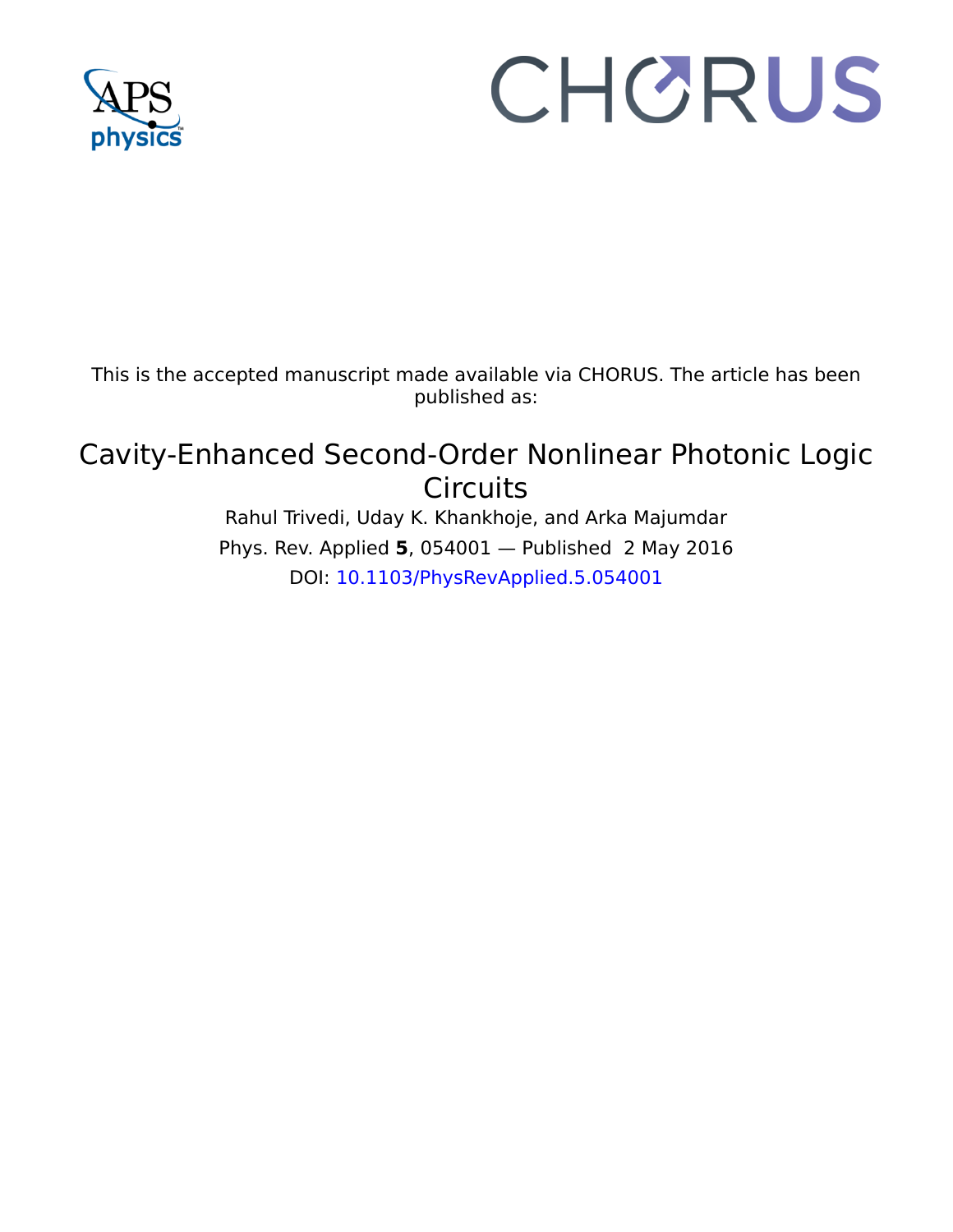## Cavity enhanced second order nonlinear photonic logic circuits

Rahul Trivedi and Uday K. Khankhoje

Electrical Engineering, Indian Institute of Technology Delhi, Hauz Khas, New Delhi, India – 110016

Arka Majumdar<sup>∗</sup>

Electrical Engineering and Physics, University of Washington, Seattle, WA – 98195

A large obstacle for realizing photonic logic is the weak optical nonlinearity of available materials, which results in large power consumption. In this paper, we present the theoretical design of all-optical logic with second order  $(\chi^{(2)})$  nonlinear bimodal cavities and their networks. Using semiclassical models derived from the Wigner quasi-probability distribution function, we analyze the power consumption and signal-to-noise ratio (SNR) of networks implementing an optical AND gate and an optical latch. Comparison between the second and third order  $(\chi^{(3)})$  optical logic reveals that while the  $\chi^{(3)}$  design outperforms the  $\chi^{(2)}$  design in terms of the SNR for the same input power, employing the  $\chi^{(3)}$  nonlinearity necessitates the use of cavities with ultra high quality factors  $(Q \sim 10^6)$  to achieve gate power consumption comparable to that of the  $\chi^{(2)}$  design at significantly smaller quality factors  $(Q \sim 10^4)$ . Using realistic estimates of the  $\chi^{(2)}$  and  $\chi^{(3)}$  nonlinear susceptibilities of available materials, we show that at achievable quality factors  $(Q \sim 10^4)$ , the  $\chi^{(2)}$ design is an order of magnitude more energy efficient than the corresponding  $\chi^{(3)}$  design.

PACS numbers: 42.79.Ta, 42.50.Pq, 42.50.Lc

#### I. INTRODUCTION

All optical signal processing can potentially reduce propagation delays across the network due to increased speeds of signal propagation ( $\sim 10^8$  m/s) as compared to electronic signal processing platforms which are limited by the saturation velocity of electrons in the circuit  $({\sim 10^5 \text{ m/s}})$ . Systems performing signal processing directly on optical signals can thus achieve significantly higher speeds at a lower power compared to their microelectronic counterparts [1, 2].

The primary difficulty in implementing an all-optical signal processor lies in achieving optical nonlinearity at low energy levels. Conventional bulk optical devices operate at very high input power levels due to weak optical nonlinearities of most materials. Sustained confinement of optical energy to small volumes using optical cavities can reduce the optical power consumption due to increased light-matter interaction, thereby making the devices more energy efficient. In fact, with strong spatial and temporal confinement of light, one can reach truly quantum optical regime [3, 4]. Recent advances in microand nano-fabrication [5, 6] have enabled the large-scale on-chip integration of resonators and other linear optical elements (directional couplers, phase shifters). Hence, this is an opportune time to revisit the problem of optical logic using nonlinear quantum optical devices.

Recently, researchers have proposed digital optical systems that work at intermediate photon numbers ( $\sim 100$ ) photons) with networks of  $\chi^{(3)}$  cavities [7, 8]. Even though it is possible to fabricate high quality  $\chi^{(3)}$  nonlinear silicon cavities [9–12], significantly stronger nonlin-

earity can be achieved by employing  $\chi^{(2)}$  nonlinear III-V systems such as Gallium Arsenide (GaAs) or Gallium Phosphide (GaP) [13, 14], with experimentally achievable quality factors of  $\sim 10^4$  [15, 16]. Using this second order nonlinearity, one can potentially reduce the overall energy consumption of optical circuits. We note that the thermo-optic effect [17], carrier injection [18–20] or optoelectronic feedback [21, 22] can also be used to implement low-power optical logic. However, such systems rely on carrier generation and hence their response time is ultimately limited by the carrier diffusion rate. Besides, the generated carriers add significant amount of noise to the system output [23, 24], making the overall signal-to-noise ratio (SNR) low at low optical power. Employing optical nonlinearities, such as  $\chi^{(2)}$  or  $\chi^{(3)}$  nonlinearity can provide significantly larger speeds of operation in addition to avoiding the noise originating from the generated carriers.

In this paper, we investigate the design of optical logic with  $\chi^{(2)}$  cavities. By comparing the performance of the  $\chi^{(2)}$  and  $\chi^{(3)}$  designs in terms of gate power consumption, we show that the  $\chi^{(2)}$  design is a more energy efficient alternative to the  $\chi^{(3)}$  design at achievable quality factors  $(Q \sim 10^4)$ . An analysis of gate SNR shows that while the  $\chi^{(3)}$  design has a better noise-performance as compared to the  $\chi^{(2)}$  design for the same input power, operating the  $\chi^{(3)}$  design at an input power comparable to that required by the  $\chi^{(2)}$  design (with  $Q \sim 10^4$ ) requires ultra high cavity quality factors  $(Q \sim 10^6)$ .

An accurate analysis of photonic circuits needs to incorporate the effect of quantum noise on their performance. Several exact formalisms, such as the SLH formalism (S,L and H refering to scattering, collapse and hamiltonian operators respectively) [25], have been developed to analyze a large quantum network. However,

<sup>∗</sup> arka@u.washington.edu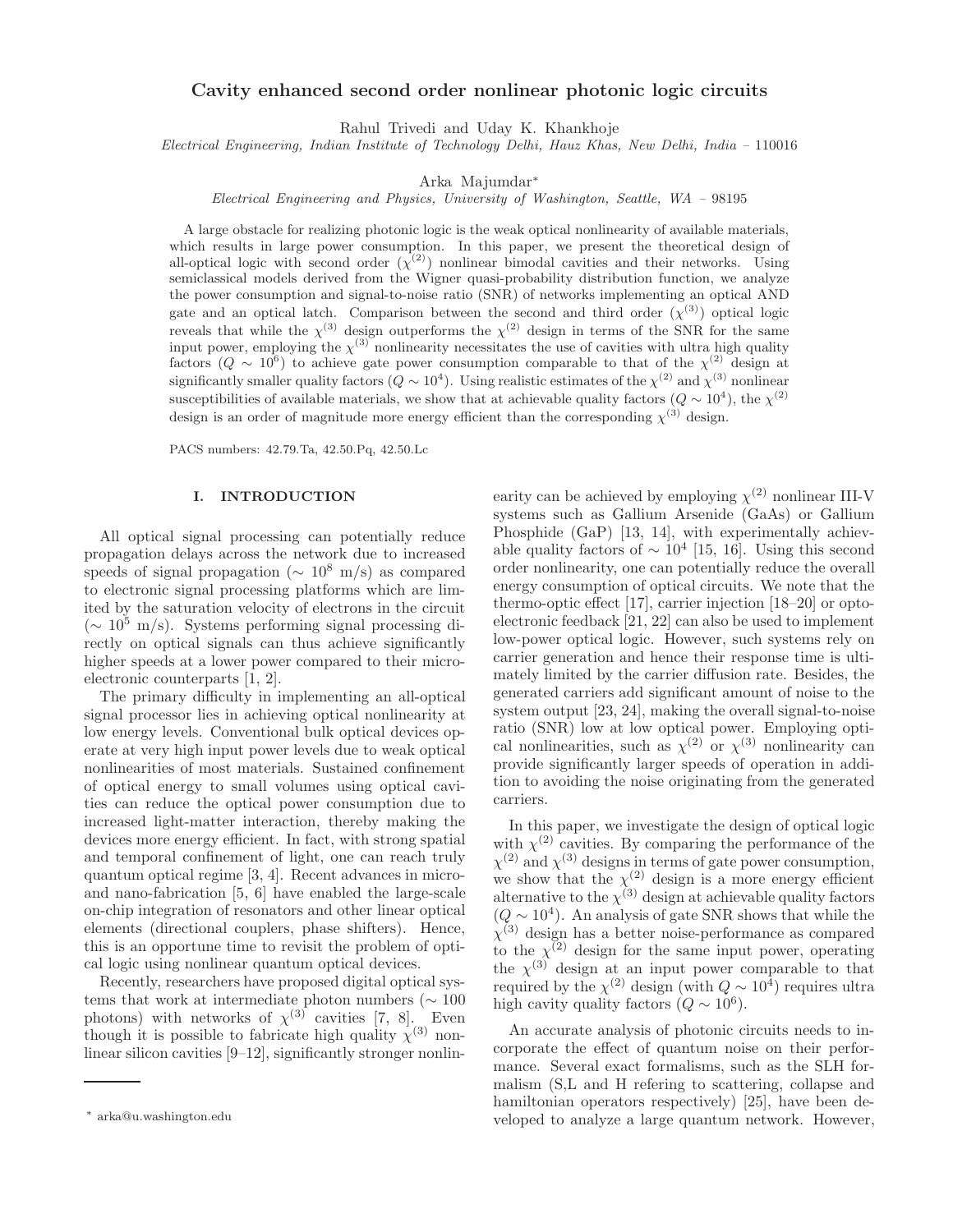a full quantum optical simulation of a network consisting of large number of cavities is computationally intractable. For an approximate but computationally efficient analysis of the optical networks, we use a semiclassical model based on the Wigner quasi-probability distribution function [26, 27] wherein the operators are modeled as stochastic processes and the quantum nature of the optical fields is approximated by an additive noise over a mean coherent field. The analysis that we use in this paper is similar to the analysis in [7] with  $\chi^{(3)}$ photonic circuits.

This paper is organized as follows: In section II we use the Wigner quasi-probability to analyze the characteristics of a single nonlinear cavity. The threshold power achievable with  $\chi^{(2)}$  nonlinearity is compared to that achieved with  $\chi^{(3)}$  nonlinearity for different cavity quality factors. In section III, we present the design of an optical AND gate and an optical latch with  $\chi^{(2)}$  nonlinearity and compare its noise performance and power consumption with that achieved by employing  $\chi^{(3)}$  nonlinearity.

#### II. NONLINEAR CAVITY CHARACTERISTICS

A bimodal cavity with  $\chi^{(2)}$  nonlinearity couples the fundamental mode (at angular frequency  $\omega_1$ ) and the second harmonic mode (at angular frequency  $\omega_2$ ) through the nonlinearity. Fig. 1a shows the schematic of a  $\chi^{(2)}$ cavity (with a nonlinear coupling constant  $g_2$ ) coupled to an input waveguide and an output waveguide by a coupling constant  $\kappa_w$ . The Wigner quasi-probability distribution [26–29] can be used to model the fundamental and second harmonic cavity mode with stochastic processes  $a_1(t)$  and  $a_2(t)$  respectively, which satisfy the following Ito's differential equations :

$$
\frac{\mathrm{d}a_1(t)}{\mathrm{d}t} = -(i\Delta_1 + \kappa_1)a_1(t) - 2ig_2a_1^*(t)a_2(t) - \sqrt{\kappa_w}b_{\text{in}}(t)
$$

$$
-\sqrt{\kappa_w}\eta_1(t) - \sqrt{\kappa_l}\eta_l(t) \tag{1a}
$$

$$
\frac{da_2(t)}{dt} = -(i\Delta_2 + \kappa_2)a_2(t) - ig_2a_1^2(t) - \sqrt{2\kappa_2}\eta_2(t)
$$
\n(1b)

where  $\Delta_1 = \omega_1 - \omega_L$  and  $\Delta_2 = \omega_2 - 2\omega_L$  are the detunings of the fundamental mode frequency and the second harmonic mode frequency from the input laser frequency  $\omega_L$  respectively,  $2\kappa_1 = 2\kappa_w + \kappa_l$  is the net loss in the fundamental mode ( $\kappa_l$  being the intrinsic loss in the fundamental mode) and  $2\kappa_2$  is the net loss in the second harmonic mode. For a coherent drive, the input  $b_{\text{in}}(t) = \bar{b}_{\text{in}}(t) + \eta_{\text{in}}(t)$ , where  $\bar{b}_{\text{in}}$  is the deterministic input signal and  $\eta_{\text{in}}(t)$  is a gaussian white noise process. The output waveguide and loss ports of the cavity also act as sources of quantum noise [7], which are modeled by independant gaussian white noise processes  $\eta_1(t)$ ,  $\eta_l(t)$  and  $\eta_2(t)$  respectively. All the gaussian white noise processes satisfy  $\langle \eta_{\text{in}}^*(t+\tau)\eta_{\text{in}}(t) \rangle = \langle \eta_1^*(t+\tau)\eta_1(t) \rangle =$ 

 $\langle \eta_2^*(t+\tau)\eta_2(t)\rangle = \langle \eta_l^*(t+\tau)\eta_l(t)\rangle = \delta(\tau)/2, \delta(\tau)$  being the dirac-delta function [30].

The stochastic differential equations (Eqs. 1a and 1b) can be numerically solved using the Euler-Maruyama scheme [31, 32], wherein the gaussian white noise processes are modelled by adding a complex gaussian random variable with mean 0 and variance  $(2\delta t)^{-1}$  at every update  $(\delta t)$  is the sampling interval used to discretize the stochastic processes  $a_1(t)$  and  $a_2(t)$ ). Moreover, a consequence of approximating the input quantum noise by gaussian white noise processes is the presence of non-zero noise at all frequencies – so as to obtain realistic estimates for the SNR, it is necessary to consider only the noise within the detector bandwidth. In all our calculations, we model the detector by an ideal low pass filter with  $\sim$  5 GHz bandwidth.

The nonlinear coupling constant  $g_2$  is a function of the field profiles of the fundamental and second harmonic mode and can be estimated via [4]:

$$
\hbar g_2 \sim \epsilon_0 \left(\frac{\hbar \omega_1}{\epsilon_0 n_0^2}\right)^{1.5} \chi^{(2)} \int e_1^2(\mathbf{r}) e_2^*(\mathbf{r}) d^3 \mathbf{r} \tag{2}
$$

where  $e_1(\mathbf{r})$  and  $e_2(\mathbf{r})$  are the approximate normalized scalar modal field profiles of the fundamental and second harmonic mode and  $n_0$  is the cavity refractive index. Under the assumption of perfect phase matching between the two cavity modes,  $\hbar g_2 \sim \epsilon_0 (\hbar \omega_1 / \epsilon_0 n_0^2)^{1.5} \chi^{(2)} / \sqrt{V_2}$ , with  $V_2 = (\int |e_1(\mathbf{r})|^3 d^3 \mathbf{r})^{-2}$  being the effective modal volume of the cavity. The steady state characteristics of this system i.e. the variation of the output power  $P_{\text{out}} = \hbar \omega_1 \kappa_w \langle |a_1|^2 \rangle$  with the input power  $P_{\text{in}} = \hbar \omega_1 |b_{\text{in}}|^2$ shows a nonlinear transition from a small output power to a large output power near an input threshold (Fig. 1b) [33]. For perfectly matched detunings and quality factors i.e.  $\Delta_2 = 2\Delta_1$  and  $\kappa_2 = 2\kappa_1$ , the sharpest possible nonlinear transition in the output power is obtained at  $\Delta_1 = (2 + \sqrt{3})\kappa_1$  and the input threshold power  $P_{th,2}$  at this detuning is given by (refer to the Appendix A for a detailed derivation):

$$
P_{\text{th},2} = \frac{16(12 + 7\sqrt{3})}{9} \frac{\hbar \omega_1 \kappa_1^4}{g_2^2 \kappa_w} \sim \frac{V_2}{Q^3} \tag{3}
$$

with  $Q = \omega_1/4\pi\kappa_1$  being the quality factor of the fundamental cavity mode. Since  $\kappa_1 = \kappa_w + \kappa_l/2$ , it can be deduced from Eq. 3 that the input threshold is minimum when  $\kappa_w = \kappa_l/6$  – this relationship between the intrinsic loss  $\kappa_l$  and the optimum cavity-waveguide coupling constant  $\kappa_w$  is assumed in all the designs throughout this paper. A similar nonlinear input-output characteristics can also be obtained by employing a cavity with  $\chi^{(3)}$  nonlinearity. The corresponding nonlinear coupling constant for the  $\chi^{(3)}$  nonlinearity is given by  $\hbar g_3 = 3\hbar^2 \omega_1^2 \chi^{(3)}/4\epsilon_0 n_0^4 V_3$  with  $V_3 = (\int |\dot{e}_1(\mathbf{r})|^4 d^3 \mathbf{r})^{-1}$ being the effective modal volume [34]. The sharpest possible transition in the steady-state characteristics is obtained for  $\Delta_1 = 2g_3 - \sqrt{3\kappa_1}$  and the input threshobtained for  $\Delta_1 = 2g_3$  voir and the input since of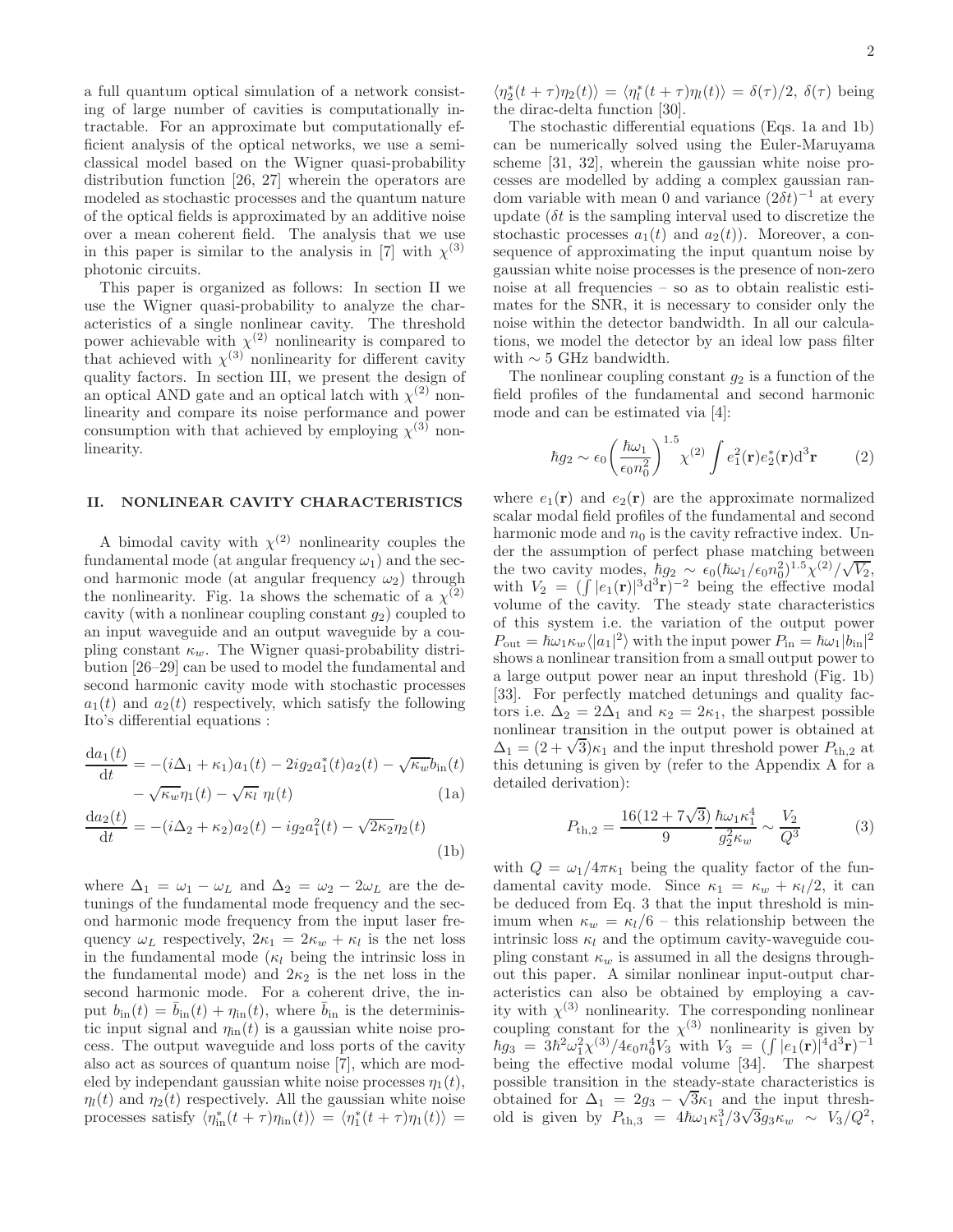which is minimum for  $\kappa_w = \kappa_l/4$ . For available optically nonlinear materials  $(\chi^{(2)}) \sim 2 \times 10^{-10}$ m/V for GaP [15, 16] and  $\chi^{(3)} \sim 5 \times 10^{-19} \text{m}^2/\text{V}^2$  for Si [9– 12]) and assuming a ring resonator cavity structure, the nonlinear coupling constants approximately evaluate to  $\hbar g_2 \sim 0.5 \,\mu\text{eV}$  and  $\hbar g_3 \sim 30 \,\text{peV}$  at telecom wavelengths



FIG. 1: (a) Schematic of a single bimodal cavity coupled to two waveguides that serve as the input and output ports. The two modes (fundamental mode at  $\omega_1$ and second harmonic mode at  $\omega_2$ ) are coupled via the  $\chi^{(2)}$  nonlinearity with an effective coupling constant  $g_2$ (b) Steady state characteristics of a single cavity with  $\chi^{(2)}$  nonlinearity for  $Q \sim 10^4$  (c) Variation of the input threshold power with the cavity quality factor for both  $\chi^{(2)}$  and  $\chi^{(3)}$  cavities. Resonant wavelength

 $\lambda_0 = 2\pi c/\omega_1 = 1550$  nm,  $\hbar g_2 \sim 0.5$   $\mu$ eV and  $\hbar g_3 \sim 30$ peV is assumed in all the simulations.

 $(\lambda_0 = 2\pi c/\omega_1 = 1550 \text{ nm})$ . It can also be noted that the modal volumes  $V_2$  and  $V_3$  appearing in Eq. 2 are different for the two nonlinearities (refer to Appendix B for their definitions and estimates for the ring-resonator structure), but this difference does not significantly effect the relative order of magnitudes of  $g_2$  and  $g_3$ .

Fig. 1c shows the variation of the input threshold  $P_{th,2}$ and  $P_{th,3}$  with the fundamental mode quality factor  $Q$ . We emphasise on the fact that while the coupling constant  $g_2$  of the second order nonlinear cavity  $\sim$  4 orders of magnitude larger than the coupling constant  $g_3$  of the third order nonlinear cavity, the relative magnitudes of the input thresholds also depend on the quality factor of the cavity under consideration. At very small quality factors  $(Q < 600)$ , the third-order cavity consumes less power than the second-order cavity – the threshold scales as  $Q^{-2}$  as opposed to the  $Q^{-3}$  scaling for the latter.<br>Beyond  $Q = 4(7 + 4\sqrt{3})\omega_1 g_3/3\pi g_2^2 \sim 600$  (derived in Appendix A), the  $\chi^{(2)}$  nonlinearity has an input threshold which becomes increasingly smaller with Q as compared to the  $\chi^{(3)}$  nonlinearity – therefore, increasing the cavity quality factor to reduce the power consumption of the optical cavity simultaneously results in  $\chi^{(2)}$  nonlinearity becoming more power efficient in comparison to the  $\chi^{(3)}$  nonlinearity. However, fabricating cavities in III-V systems with quality factors higher than  $10<sup>5</sup>$  is experimentally difficult (for e.g. in [35, 36], the highest quality factor reported with a GaAs cavity was  $\sim 62,000$ ). Moreover, increasing the cavity quality factor also reduces the overall speed of the optical circuit under consideration – there is a tradeoff between the speed and power consumption of the system. Optical cavities with  $Q \sim 10^4$ are experimentally achievable and also allow the optical circuit to operate at ∼ 10 GHz – we therefore choose this quality factor to quantify the gain in energy efficiency achieved by employing  $\chi^{(2)}$  nonlinearity instead of  $\chi^{(3)}$ nonlinearity. At quality factors of this order of magnitude, the cavity with  $\chi^{(2)}$  nonlinearity is ∼ 20 times more power efficient as compared to the cavity with  $\chi^{(3)}$  nonlinearity.

Employing the  $\chi^{(2)}$  nonlinearity can potentially achieve low power operation compared to the  $\chi^{(3)}$  nonlinearity, however a significant disadvantage of using  $\chi^{(2)}$ nonlinear cavity is the input threshold's sensitivity to mismatch between the fundamental and second harmonic mode. Phase mismatch between the two cavity modes is the most important – to estimate its impact, we consider a ring-resonator cavity with radius  $R$  and modal field profiles approximated by  $e_1(\mathbf{r}) \approx \alpha(r, z) \exp(i\beta_1 R\phi)$  and  $e_2(\mathbf{r}) \approx \alpha(r, z) \exp(i\beta_2 R\phi)$ . The nonlinear coupling constant  $\hbar g_2$  can then be evaluated using Eq. 2 to obtain:

$$
\hbar g_2 = \epsilon_0 \left(\frac{\hbar \omega_1}{\epsilon_0 n_0^2}\right)^{1.5} \frac{\chi^{(2)}}{\sqrt{V_2}} \left(\frac{\sin \Delta \Phi}{\Delta \Phi}\right) \tag{4}
$$

where  $V_2 = \left[2\pi \int_{r=0}^{\infty} \int_{z=-\infty}^{\infty} \alpha^3(r, z) r dr dz\right]^{-2}$  is the effective modal volume and  $\Delta \Phi = \pi R(2\beta_1 - \beta_2)$  is the phase mismatch. Fig. 2a shows the variation of the cavity input threshold as a function of the phase mismatch and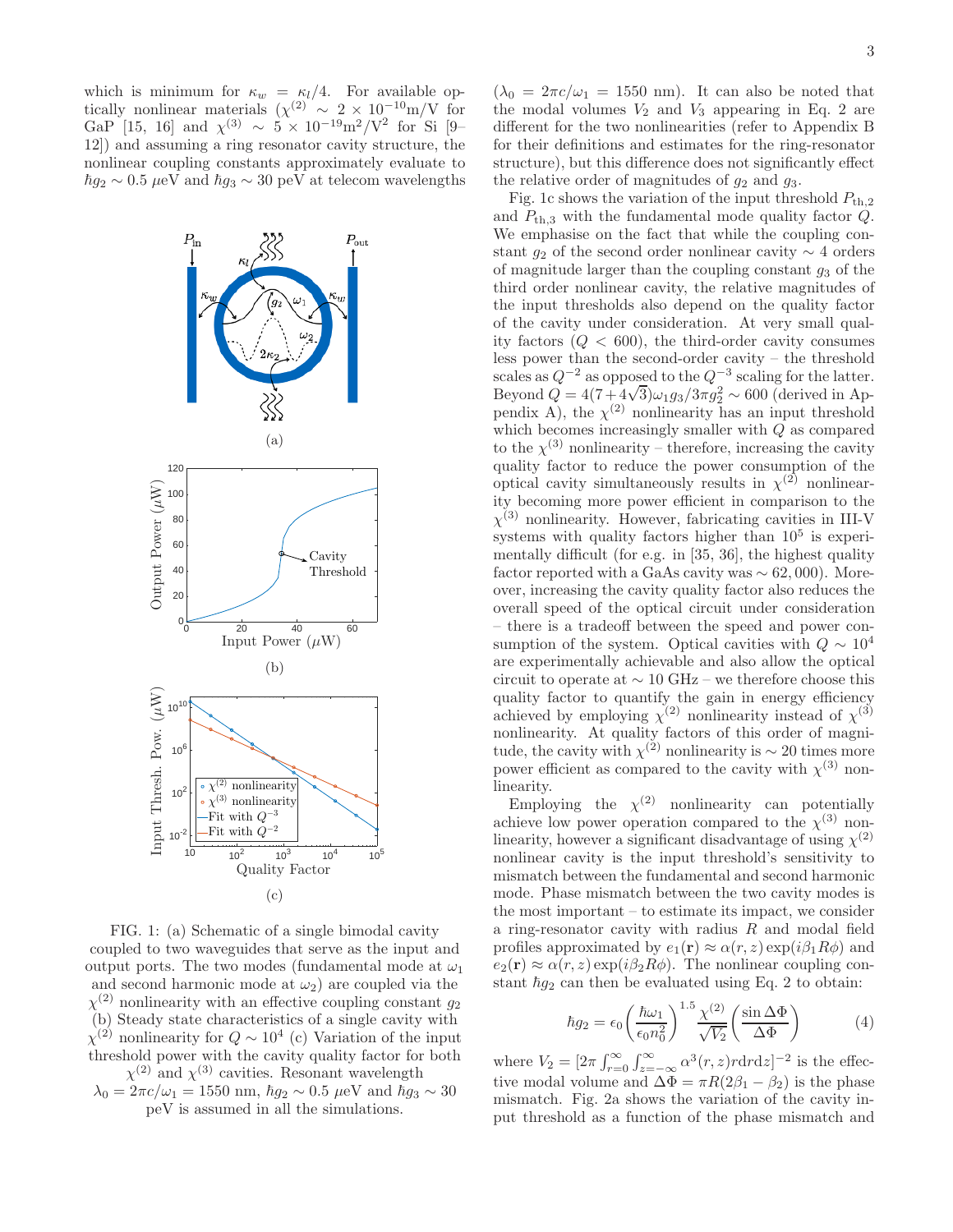it can be seen that the input threshold for a cavity with non-zero phase mismatch is significantly larger than the input threshold for a perfectly matched cavity due to the reduced nonlinear coupling constant  $g_2$ . Moreover, for  $\Delta\Phi$  close to π or  $2\pi$ , the input threshold can increase by several orders of magnitude as compared to  $\Delta \Phi = 0$ . While our analysis assumes a ring-resonator geometry and a simple approximation to the modal field profiles, a qualitatively similar increase in the threshold power with phase mismatch is expected even for more complex cavity structures.

In addition to phase mismatch, it is also difficult to experimentally achieve perfectly matched detuning and quality factor between the two cavity modes ( $\Delta_2 = 2\Delta_1$ ) and  $\kappa_2 = 2\kappa_1$ ). Fig. 2b shows the variation of the cavity input threshold with mismatch in the detunings and quality factors (calculations outlined in Appendix A) and it can be seen that the input threshold varies significantly ( $\sim$  30%) for a ±10% mismatch between the two modes. This problem of mismatch between the cavity modes does not arise in the case of  $\chi^{(3)}$  nonlinearity, since it depends only on the fundamental cavity mode instead of relying on nonlinearly coupling different cavity modes. We note that, the requirement of two cavity modes with good overlap is an important and stringent trade-off while adopting the  $\chi^{(2)}$  nonlinearity for reducing power consumption. However, there have been several recent reports on achieving significant overlap between the two cavity modes, thereby greatly enhancing the  $\chi^{(2)}$  nonlinear process. For instance, in [37] and [38], the authors have shown how to design cavities which satisfy the mode matching requirements. Our choice of a ring-resonator geometry for the optical cavity is inspired from [39, 40], where it has been shown that it is possible to achieve equal effective indices at the fundamental and second harmonic frequencies. Moreover the reported ring resonators are more robust to fabrication imperfections as compared to photonic crystal based resonators – a slight change in the thickness of the slab does not result in a considerable change in the mode profile.

### III. OPTICAL LOGIC GATES

Fig. 3a shows the photonic circuit implementing an optical AND gate [7, 8]. Using a directional coupler and a phase shifter,  $(b_1 + b_2)/\sqrt{2}$  is fed into the cavity, where  $b_1$ and  $b_2$  are the inputs of the AND gate. This itself ensures that the output  $b_{\text{out}}$  is LOW when both the inputs are LOW, thereby trivially satisfying one line in the AND gate truth table. The input high level  $b_0$  (i.e. the magnitude of  $b_1$  or  $b_2$  when the signal represents a HIGH input) is designed so as to ensure that the cavity input is larger than the cavity threshold when both inputs are high and smaller than the cavity threshold otherwise. The parameters  $(\theta, \phi)$  of the directional coupler and phase shifter producing the output are chosen so as to achieve a nearly zero output for  $(b_1, b_2) \equiv (HIGH, LOW)$ . For the output



FIG. 2: (a) Variation of the input threshold power with the phase mismatch  $\Delta\Phi$  for  $\chi^{(2)}$  nonlinearity (c) Variation of the input threshold power with the detuning and quality factor mismatch for  $\chi^{(2)}$ nonlinearity with  $Q \sim 10^4$ . Resonant wavelength  $\lambda_0 = 2\pi c/\omega_1 = 1550$  nm and  $\hbar g_2 \sim 0.5 \mu \text{eV}$  (for  $\Delta \Phi = 0$ ) is assumed in all the simulations.

of the AND gate to be cascadable, the output high level should be as close to the input high-level as possible. This avoids the need of cascading high-gain amplifiers with the logic gate to restore the output high level to the input high level. The input-high level is thus designed to maximize the ratio of the output high level to the input high level.

For  $Q \sim 10^4$ , the transient response of an AND gate implemented with both  $\chi^{(2)}$  and  $\chi^{(3)}$  nonlinearities is shown in Fig. 3b. Clearly, at quality factors of this order of magnitude the input power  $(P_{\text{in}} \sim \hbar \omega_1 b_0^2)$  required for a  $\chi^{(3)}$  based design is ~ 20 times larger than that required for a  $\chi^{(2)}$  based design. However, we also note from Fig. 3c that for designs operating at the same input power, the  $\chi^{(3)}$  AND gate shows a larger SNR as compared to the  $\chi^{(2)}$  AND gate. This can be attributed to the noise being added to the second harmonic mode in the  $\chi^{(2)}$  nonlinear cavity  $(\sqrt{2\kappa_2}\eta_2(t))$  in Eq. 1b). On the other hand, the cavity quality factor required to design a  $\chi^{(3)}$  AND gate operating at low input power is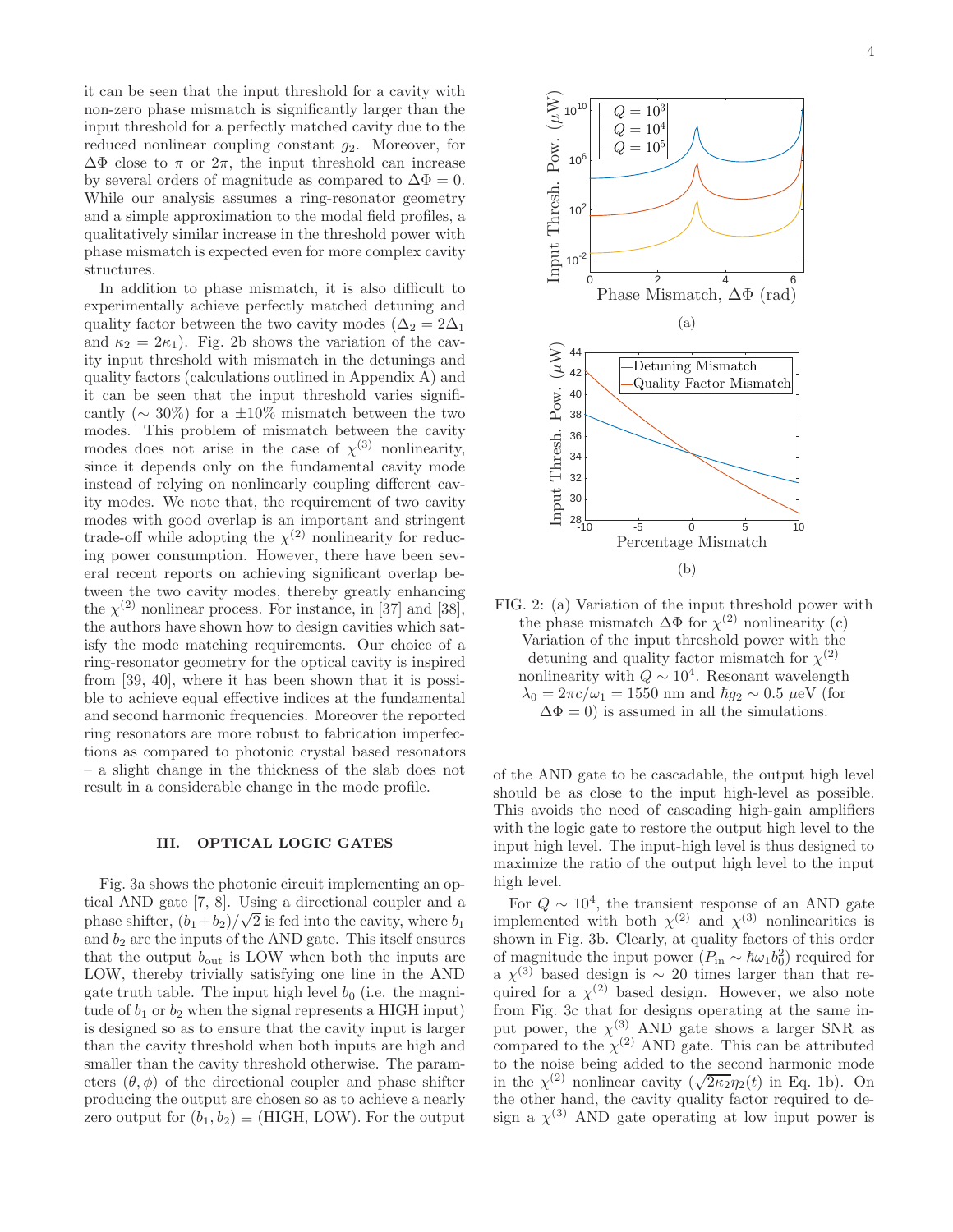

FIG. 3: (a) Photonic circuit to implement the AND gate (b) Transient response of an AND gate implemented with both  $\chi^{(2)}$  and  $\chi^{(3)}$  nonlinear cavities

 $(Q \sim 10^4)$  (c) Output SNR of the AND gate as a function of the input power (d) Cavity quality factor required to operate the AND gate as a function of the input power. For SNR calculations, it is assumed that gate output is measured with a detector of  $\sim$  5 GHz bandwidth. Other Parameters:  $\hbar g_2 \sim 0.5 \mu \text{eV}$ ,  $\hbar g_3 \sim 30$ peV and resonant wavelength  $\lambda_0 = 2\pi c/\omega_1 = 1550$  nm.

significantly higher as compared to those required by the  $\chi^{(2)}$  AND gate. For instance, it can be seen from Fig. 3d that the  $\chi^{(2)}$  AND gate designed with  $Q \sim 10^4$  can operate at an input power of  $\sim$  10 µW with an SNR of  $\sim$ 20 dB whereas the  $\chi^{(3)}$  AND gate requires  $Q \sim 10^5$  to operate at similar input powers even though it offers a significantly higher SNR ( $\sim$  30 dB).

A bistable latch can be designed by combining two cavities in feedback (Fig. 4a) [7, 8]. The latch state is governed by two inputs  $b_{\text{set}}$  and  $b_{\text{reset}} -$  if  $(b_{\text{set}}, b_{\text{reset}}) \equiv$ (HIGH, LOW), the latch output is pulled up to HIGH, if  $(b_{\text{set}}, b_{\text{reset}}) \equiv (\text{LOW}, \text{HIGH})$  the latch output is pulled down to LOW and when  $(b_{\text{set}}, b_{\text{reset}}) \equiv (\text{HIGH}, \text{HIGH})$ the output is held at its previous value. The parameters  $\theta$  and  $\phi$  of the final directional coupler and phase-shifter can be chosen so as to achieve equal output amplitudes during both a latch set and the following hold, and a latch reset and the following hold. Additionally, the circuit parameters  $\theta_1, \theta_2, \phi_b, \phi_f$  and the field  $b_c, b_0$  (b<sub>0</sub> being the input high level) need to be chosen so as to ensure that the overall circuit exhibits bistability during the hold condition  $((b_{\text{set}}, b_{\text{reset}}) \equiv (\text{HIGH}, \text{HIGH})) - \text{this is desired}$ since the circuit output during a hold is a function of the previous state of the latch and not dependent solely on the circuit inputs  $(b_{\text{set}}, b_{\text{reset}})$ . To achieve this, we numerically maximize the ratio of the output magnitude when the latch holds a HIGH value to the output magnitude when the latch holds a LOW value as a function of  $(\theta_1, \theta_2, \phi_b, \phi_f, b_c, b_0)$ . The cascadability of the output signal also requires the phase of the output to be equal both when the latch is set and when it holds a HIGH data and when the latch is reset and when it holds a LOW data. This is an additional constraint that we impose while optimising the circuit parameters so as to achieve a bistable latch circuit.

Fig. 4b shows a transient simulation of the latch circuit designed with both  $\chi^{(2)}$  and  $\chi^{(3)}$  nonlinearities at  $Q \sim 10^4$ . At quality factors of this order of magnitude, the  $\chi^{(2)}$  based design operates at an input power  $(P_{\text{in}} \sim \hbar \omega_1 (b_0^2 + b_c^2))$  which is ~ 20 times smaller than that of the  $\chi^{(3)}$  based design. As with the AND gate, we observe that the latch implemented with  $\chi^{(3)}$  nonlinearity offers better noise performance compared to the latch implemented with  $\chi^{(2)}$  nonlinearity (Fig. 4c) for the same input power with the tradeoff being the requirement of significantly larger quality factors (Fig. 4d) – the latch designed with  $\chi^{(3)}$  nonlinearity requires  $Q \sim 10^5 - 10^6$ to operate at input powers  $\sim$  10  $\mu$ W whereas the corresponding design with  $\chi^{(2)}$  nonlinearity requires  $Q \sim 10^4$ to operate at similar input powers.

#### IV. CONCLUSION

We analyze and compare the power consumption and noise performance of all-optical logic gates (AND gate, latch) implemented using networks of optical cavities with  $\chi^{(2)}$  and  $\chi^{(3)}$  nonlinearities. Using realistic esti-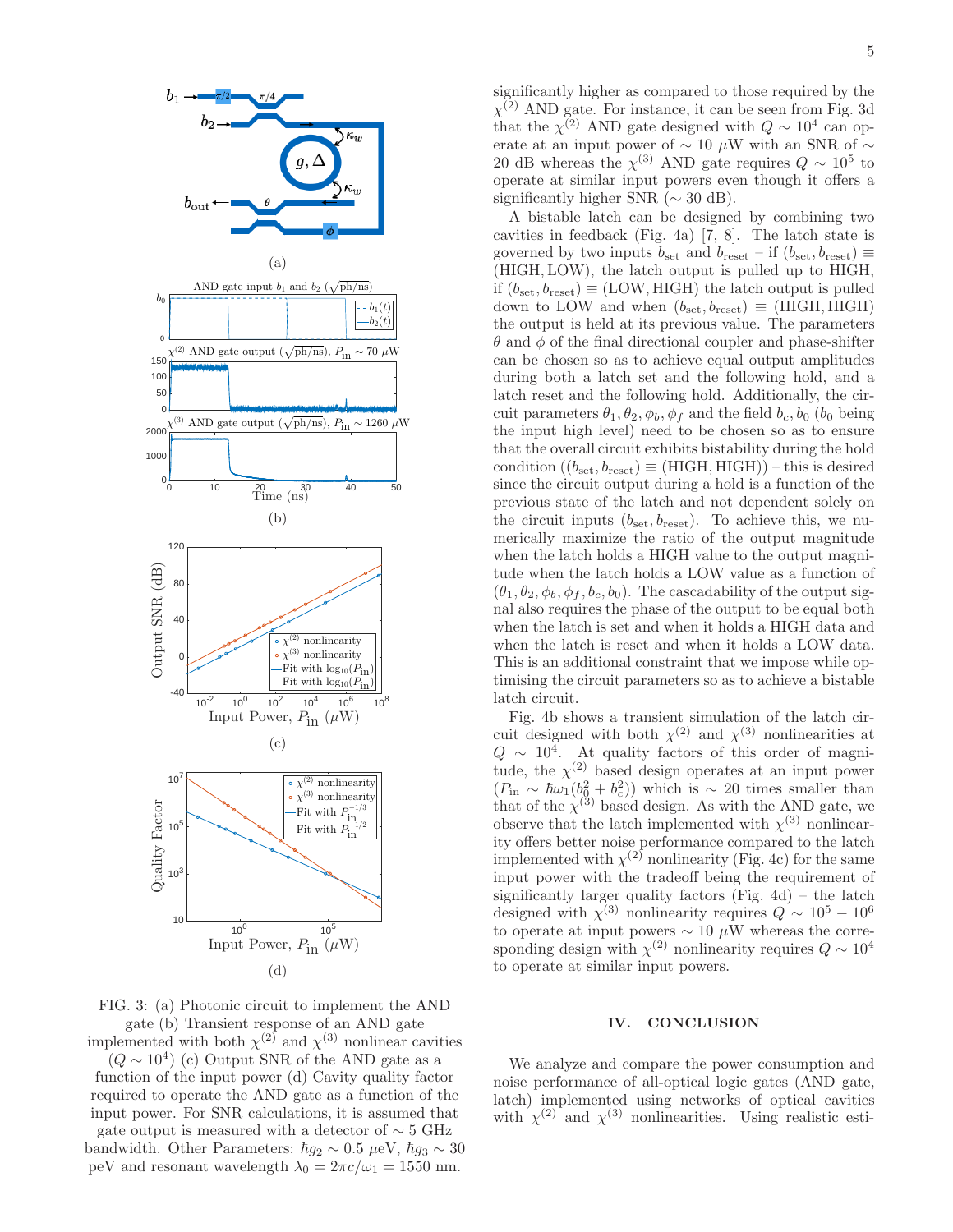

FIG. 4: (a) Photonic circuit for implementing the latch (b) Transient response of the latch implemented with both  $\chi^{(2)}$  and  $\chi^{(3)}$  nonlinearity  $(Q \sim 10^4)$  (c) Output SNR of the latch as a function of the input power (d) Cavity quality factor required to operate the latch gate as a function of the input power. For SNR calculations, It is assumed that the circuit output is measured with a

detector of ∼ 5 GHz bandwidth. Other parameters:  $\hbar g_2 \sim 0.5 \mu\text{eV}, \hbar g_3 \sim 30 \text{ peV}$  and resonant wavelength  $\lambda_0 = 2\pi c/\omega_1 = 1550$  nm.

mates for the achievable nonlinear coupling constants, it is shown that the  $\chi^{(2)}$  based photonic circuits are orders of magnitude more energy efficient as compared to the  $\chi^{(3)}$  based photonic circuits at achievable quality factors  $(Q \sim 10^4)$ . This is verified by simulating an optical AND gate and an optical latch implemented using both the nonlinearities. The quantum noise in the implemented circuits is simulated using stochastic models derived from the Wigner quasi-probability distribution function. We observe that, for the same input power, optical gates implemented with  $\chi^{(3)}$  nonlinearity have larger output SNR as compared to the optical gates implemented with  $\chi^{(2)}$ nonlinearity. However, optical logic gates with  $\chi^{(2)}$  nonlinearity can achieve low-power operation at significantly smaller quality factors as compared to optical logic gates with  $\chi^{(3)}$  nonlinearity thereby making them a more suitable candidate to reduce the overall power consumption of photonic logic circuits.

#### ACKNOWLEDGMENTS

Arka Majumdar is supported by the Air Force Office of Scientific Research-Young Investigator Program under grant FA9550-15-1-0150.

### Appendix A: Derivation of threshold power for a nonlinear cavity

The input power  $P_{\text{in}} = \hbar \omega_1 |b_{\text{in}}|^2$  is related to the output power  $P_{\text{out}} = \hbar \omega_1 \kappa_w \langle |a_1|^2 \rangle$  for a cavity with either  $\chi^{(2)}$ or  $\chi^{(3)}$  nonlinearity by a cubic equation [33]

$$
P_{\rm in} = \gamma_1 P_{\rm out} + \gamma_2 P_{\rm out}^2 + \gamma_3 P_{\rm out}^3 \tag{A1}
$$

where, for  $\chi^{(3)}$  nonlinearity,

$$
A_1 = \frac{(\Delta_1 - 2g_3)^2 + \kappa_1^2}{\kappa_w^2}, \gamma_2 = \frac{4g_3(\Delta_1 - 2g_3)}{\hbar\omega_1\kappa_w^3}, \gamma_3 = \frac{4g_3^2}{\hbar^2\omega_1^2\kappa_w^4}
$$
\n(A2)

and for  $\chi^{(2)}$  nonlinearity,

 $\gamma$ 

$$
\gamma_1 = \frac{\Delta_1^2 + \kappa_1^2}{\kappa_w^2}, \gamma_2 = \frac{4g_2^2(\kappa_1\kappa_2 - \Delta_1\Delta_2)}{\hbar\omega_1\kappa_w^3(\Delta_2^2 + \kappa_2^2)}
$$

$$
\gamma_3 = \frac{4g_2^4}{\hbar^2\omega_1^2\kappa_w^4(\Delta_2^2 + \kappa_2^2)}\tag{A3}
$$

where  $2\kappa_1 = 2\kappa_w + \kappa_l$  is the total loss in the cavity and is a sum of the loss through the waveguides coupled to it  $(2\kappa_w)$  and the intrinsic cavity loss  $(\kappa_l)$ . It has been shown that the cavity with either nonlinearity can behave like a bistable system [33] for sufficiently large detuning. Since the output of a bistable cavity would depend upon its previous states, it is desirable to operate the cavity in the monostable regime. Therefore:

$$
\frac{\mathrm{d}P_{\text{in}}}{\mathrm{d}P_{\text{out}}} = \gamma_1 + 2\gamma_2 P_{\text{out}} + 3\gamma_3 P_{\text{out}}^2 > 0 \,\forall P_{\text{in}}, P_{\text{out}} > 0 \,\text{ (A4)}
$$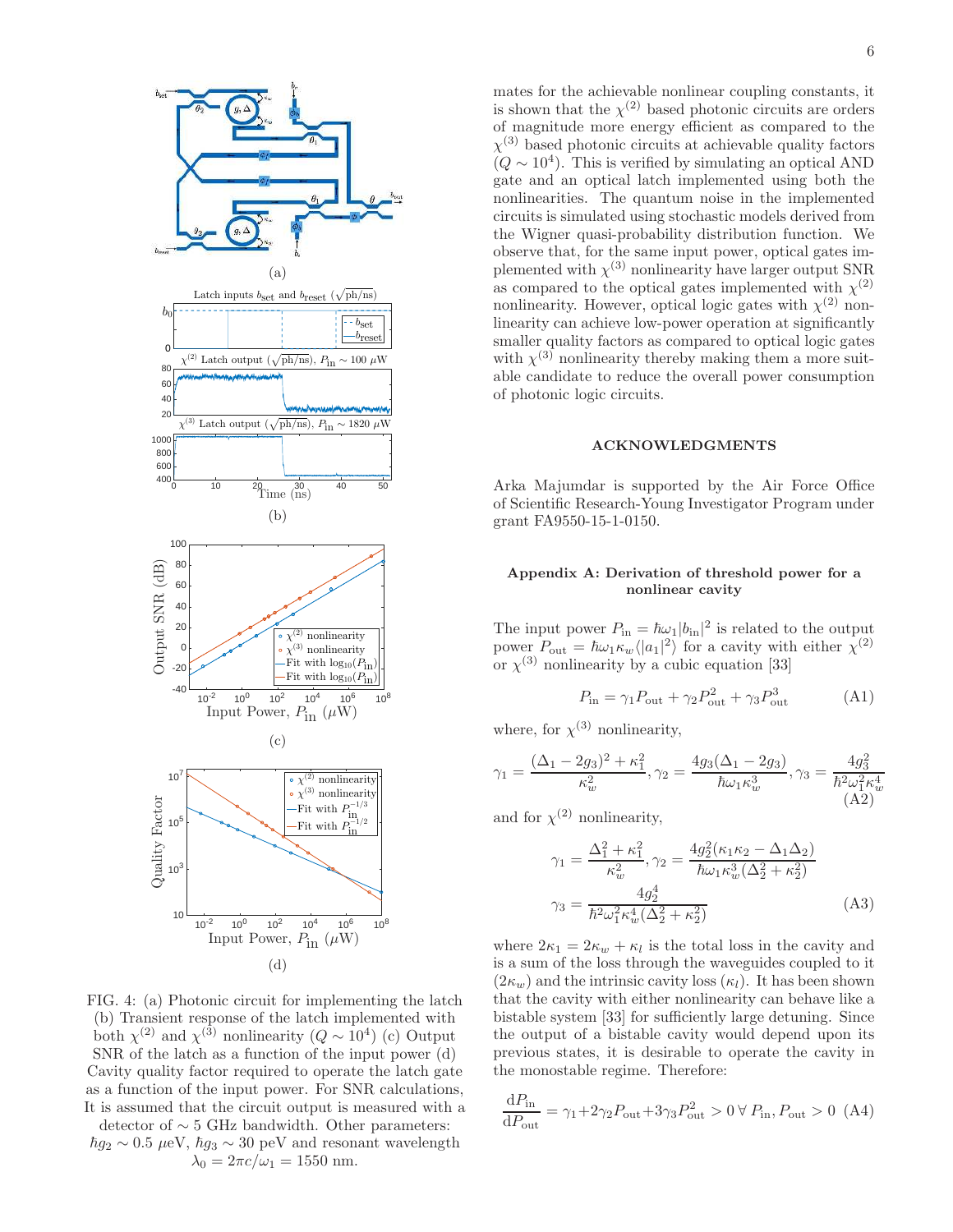which would hold only if  $\gamma_2^2 < 3\gamma_3\gamma_1$ . Moreover, for the sharpest possible nonlinear transition in the cavity's steady state characteristics,  $dP_{in}/dP_{out} = 0$  at the input threshold  $P_{\text{th}}$  which yields:

$$
\gamma_2^2 = 3\gamma_3\gamma_1, P_{\text{th}} = -\frac{\gamma_2^3}{27\gamma_3^2}
$$
 (A5)

Also note from Eq. A5 that for  $P_{\text{th}} > 0$ ,  $\gamma_2 < 0$ . Eq. A5 can be specialised for the  $\chi^{(2)}$  and  $\chi^{(3)}$  nonlinearity using Eqs. A3 and A2. For  $\chi^{(3)}$  nonlinearity, we obtain:

$$
\Delta_1 = -\sqrt{3}\kappa_1 + 2g_3, P_{\text{th},3} = \frac{4\hbar\omega_1}{3\sqrt{3}} \frac{\kappa_1^3}{\kappa_w g_3} \tag{A6}
$$

and for  $\chi^{(2)}$  nonlinearity,

$$
\frac{\Delta_1 \Delta_2}{\kappa_1 \kappa_2} - 1 = \sqrt{3} \left( \frac{\Delta_1}{\kappa_1} + \frac{\Delta_2}{\kappa_2} \right), P_{\text{th},2} = \frac{4\hbar \omega_1}{27g_2^2} \frac{(\Delta_1 \Delta_2 - \kappa_1 \kappa_2)^3}{\kappa_w (\Delta_2^2 + \kappa_2^2)} \tag{A7}
$$

In our analysis of the optical logic gates, we have assumed the fundamental and the second harmonic mode of the bimodal cavity to be perfectly matched in both detuning and modal line-width, i.e.  $\Delta_2 = 2\Delta_1$  and  $\kappa_2 = 2\kappa_1$ . Under this assumption, Eq. A7 can be simplified to obtain  $\Delta_1 = (2 + \sqrt{3})\kappa_1$  and  $P_{\text{th,2}} = 16(12 + 7\sqrt{3})\hbar\omega_1\kappa_1^4/9\kappa_w g_2^2$ . For a given intrinsic cavity loss  $\kappa_l$ , it can be seen that the  $P_{th,2}$  is minimum for  $\kappa_w = \kappa_l/6 = \kappa_1/4$  and  $P_{th,3}$  is minimised for  $\kappa_w = \kappa_l/4 = \kappa_1/3$ . This along with the expressions for the input thresholds  $P_{th,2}$  and  $P_{th,3}$  allows the calculation of the quality factor at which the  $\chi^{(2)}$  and  $\chi^{(3)}$  have the same threshold power which evaluates to  $Q = 4(7+4\sqrt{3})\omega_1 g_3/3\pi g_2^2$ . It can be noted that Eq. A7 is valid even for the case when the detuning and quality factor of the two cavity modes are not perfectly matched, and can be used to compute the input threshold for a given percentage mismatch between the two modes.

#### Appendix B: Modal volume calculation

For calculating the modal volumes  $V_2$  and  $V_3$  for a ringresonator structure, we assume scalar gaussian approxi-

- [1] D. Cotter, R. J. Manning, K. J. Blow, A. D. Ellis, A. E. Kelly, D. Nesset, I. D. Phillips, A. J. Poustie, and D. C. Rogers, Nonlinear optics for high-speed digital information processing, Science 286, 1523 (1999).
- [2] D. A. B. Miller, Are optical transistors the logical next step?, Nat. Photonics 4, 3, (2010).
- [3] A. Imamolu, H. Schmidt, G. Woods, and M. Deutsch, Strongly interacting photons in a nonlinear cavity, Phys. Rev. Lett. 79, 1467 (1997).
- [4] A. Majumdar and D. Gerace, Single-photon blockade in doubly resonant nanocavities with second-order nonlin-

mations  $e_1(\mathbf{r})$  and  $e_2(\mathbf{r})$  to the modal fields at frequency  $\omega_1$  and  $\omega_2$  respectively  $(p \in \{1,2\})$ :

$$
e_p(\mathbf{r}) = \frac{\exp(i\beta_p R\phi)}{\sqrt{2\pi^2 \sigma_r \sigma_z R}} \exp\left[-\frac{1}{2}\left(\frac{(r-R)^2}{\sigma_r^2} + \frac{z^2}{\sigma_z^2}\right)\right]
$$
(B1)

where R is the mean radius of the ring resonator,  $\beta_p =$  $\omega_p n_0/c$  and  $\sigma_r$ ,  $\sigma_z$  are measures of the modal confinement in the radial and  $z$  direction respectively. For simplicity, we have also assumed the intensity profile  $|e_p(\mathbf{r})|^2$  to be independant of the modal frequency. Since  $e_p(\mathbf{r})$  is a periodic function of  $\phi$ , the constants  $\beta_p$  satisfy:

 $\beta_p \approx \frac{\omega_p n_0}{c}$  $\frac{1}{c}m_0}{r} = \frac{m_p}{R}$  $\frac{n_p}{R}$ ,  $\forall p \in \{1, 2\}$ , for some  $m_p \in \mathbb{N}$  (B2) where  $n_0$  is the refractive index of the material used in the cavity. This is equivalent to  $R = m_1 c / \omega_1 n_0 = m_2 c / \omega_2 n_0$ . With available fabrication facilities, the smallest possible  $\sigma_r$  and  $\sigma_z$  that can be achieved are of the order of  $\lambda_0/2n_0 = \pi c/n_0\omega_1$ . The physical structure of the ring-resonator constraints R to be greater than  $2\sigma_r \sim$  $2\pi c/\omega_1 n_0$  which, with Eq. B2, implies  $R \sim 7c/\omega_1 n_0$ . For a  $\chi^{(2)}$  nonlinearity, the modal volume is given by [4]

$$
V_2 = \left[ \int_{r=0}^{\infty} \int_{\phi=0}^{2\pi} \int_{z=-\infty}^{\infty} |e_1(\mathbf{r})|^3 r \mathrm{d}r \mathrm{d}\phi \mathrm{d}z \right]^{-2} \tag{B3}
$$

Using Eq. B1, the modal volume evaluates to  $V^{(2)} \approx$  $9\pi^2 \sigma_z \sigma_r R/2 \sim 63\pi \lambda_0^3/16n_0^3$ . For a  $\chi^{(3)}$  nonlinearity, the modal volume can be calculated from [34]

$$
V_3 = \left[ \int_{r=0}^{\infty} \int_{\phi=0}^{2\pi} \int_{z=-\infty}^{\infty} |e_1(\mathbf{r})|^4 r \mathrm{d}r \mathrm{d}\phi \mathrm{d}z \right]^{-1} \tag{B4}
$$

which approximately evaluates to  $V^{(3)} \approx 4\pi^2 \sigma_z \sigma_r R \sim$  $7\pi\lambda_0^3/2n_0^3$ . It is to be noted that these estimates for modal volumes are lower bounds on the volumes that can be achieved experimentally, and are approximately of the same order of magnitude for both the nonlinearities.

earity, Phys. Rev. B 87, 235319 (2013).

- [5] Y. Chen, Nanofabrication by electron beam lithography and its applications: A review, Microelec. Eng. 135, 57 (2015).
- [6] I. Utke, S. Moshkalev, and P. Russell, Nanofabrication using focused ion and electron beams: principles and applications (Oxford University Press, 2012).
- [7] C. Santori, J. S. Pelc, R. G. Beausoleil, N. Tezak, R. Hamerly, and H. Mabuchi, Quantum noise in large-scale coherent nonlinear photonic circuits, Phys. Rev. App. 1, 054005 (2014).